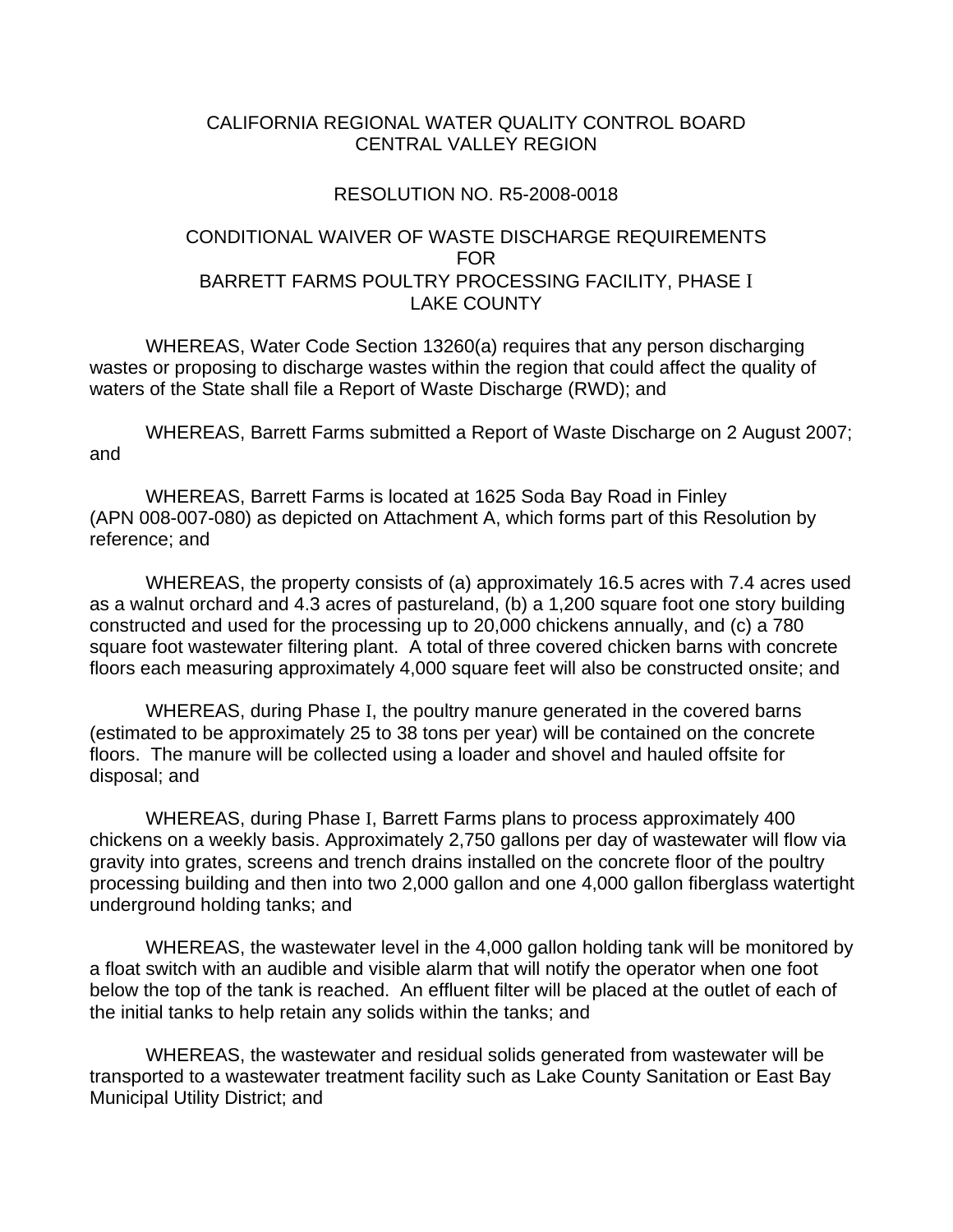WHEREAS, the solid wastes from the poultry processing facility including feathers, offal and blood are diverted into sealed containers for offsite hauling to a rendering facility such as North State Rendering in Chico; and

 WHEREAS, surface water drainage from the site is to Rumsey Slough and Adobe Creek, which both drain to Clear Lake; and

 WHEREAS, the designated beneficial uses of Clear Lake, as stated in the *Water Quality Control Plan for the Sacramento River and San Joaquin River Basins, Fourth Edition* (hereafter Basin Plan), are municipal and domestic supply; agricultural supply; industrial service supply; water contact recreation; noncontact water recreation; warm freshwater habitat, cold freshwater habitat; spawning, reproduction, and/or early development; and wildlife habitat; and

 WHEREAS, the designated beneficial uses of the groundwater are municipal and domestic supply, agricultural supply, and industrial service supply; and

 WHEREAS, on 23 October 2007, Lake County Community Development Department certified an Initial Study/Mitigated Negative Declaration for the Barrett Farms Poultry Processing Facility with the following findings: (a) potential environmental impacts related to air quality have been mitigated to insignificant levels by minor use permit conditions, (b) potential environmental impacts related to water quality have been mitigated to insignificant levels by Use Permit Conditions, (c) this project is consistent with land uses in the vicinity, (d) this project is consistent with the Lake County General Plan and Zoning Ordinance, and (e) as mitigated, this project will not result in any significant adverse environmental impacts; and

 WHEREAS, Barrett Farms submitted a Notice of Non-Applicability on 10 September 2007 indicating that they were not required to obtain coverage under the State Board's Water Quality Order No. 97-03-DWQ National Pollutant Discharge Elimination System (NPDES), General Permit No. CAS000001 for Discharges of Storm Water Associated with Industrial Activities; and

 WHEREAS, the Regional Water Quality Control Board, Central Valley Region (Regional Water Board) has a statuatory obligation to prescribe waste discharge requirements except where a waiver is not against public interest; and

 WHEREAS, the Regional Water Board has determined that the wastewater and residual solids generated from the poultry processing facility will be transported via a licensed waste hauler to a wastewater treatment facility and therefore there that there will be no threat to water quality; and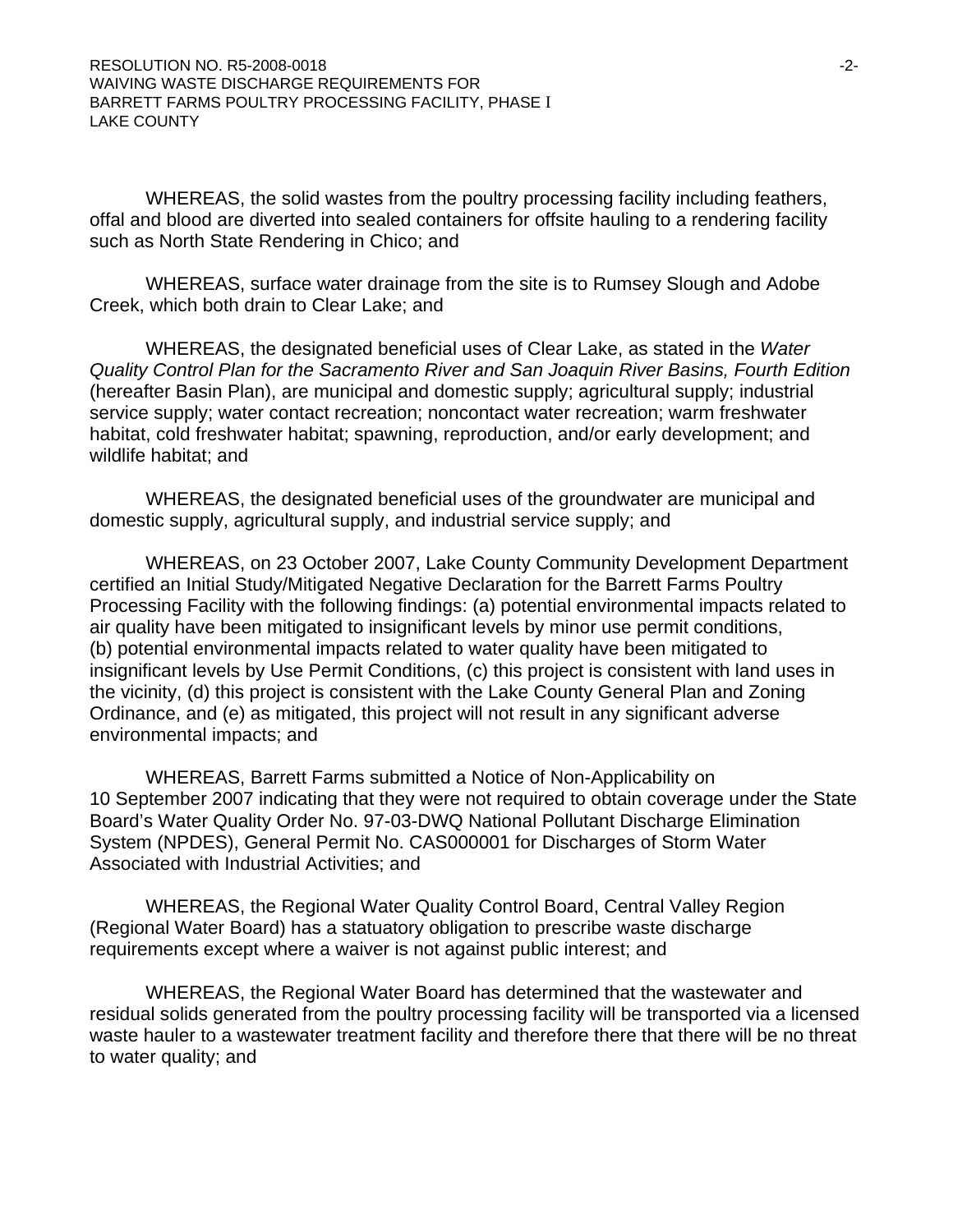WHEREAS, Section 13267(b) of the CWC provides that: *"In conducting an investigation specified in subdivision (a), the regional board may require that any person who has discharged, discharges, or is suspected of discharging, or who proposes to discharge within its region, or any citizen or domiciliary, or political agency or entity of this state who has discharged, discharges, or is suspected of discharging, or who proposes to discharge waste outside of its region that could affect the quality of the waters of the state within its region shall furnish, under penalty of perjury, technical or monitoring program reports which the board requires. The burden, including costs of these reports, shall bear a reasonable relationship to the need for the reports and the benefits to be obtained from the reports. In requiring those reports, the regional board shall provide the person with a written explanation*  with regard to the need for the reports, and shall identify the evidence that supports requiring *that person to provide the reports;"* and

 WHEREAS, the attached Monitoring and Reporting Program No. R5-2008-0018 is necessary to assure compliance with this Resolution. The Discharger owns and operates the facility that discharges the waste subject to this Resolution; and

 WHEREAS, Barrett Farms will generate the waste subject to the terms and conditions of this waiver and will maintain exclusive control over the discharge. Michael Barrett owns the land and is primarily responsible for compliance with the conditions of this Resolution; and

 WHEREAS, the Regional Board held a hearing on 25 January 2008 in Rancho Cordova, CA and considered all evidence concerning this matter:

 RESOLVED, that the California Regional Water Quality Control Board, Central Valley Region, waives waste discharge requirements for Phase I of the Barrett Farms poultry processing project, subject to the following conditions:

### **Discharge Prohibitions:**

- 1. The discharge shall neither degrade the quality of waters of the state nor create or threaten to create a condition of pollution, contamination, or nuisance as defined by CWC Section 13050.
- 2. The discharge of waste classified as "hazardous" under Title 23, California Code of Regulations (CCR), Section 2521 or as "designated" under CWC Section 13173 is prohibited.
- 3. Process wastewater may not be placed or stored in any impoundment (i.e., pond) and/or discharged to any septic tank/leachfield system.
- 4. The discharge of waste to surface water or surface water drainage courses is prohibited.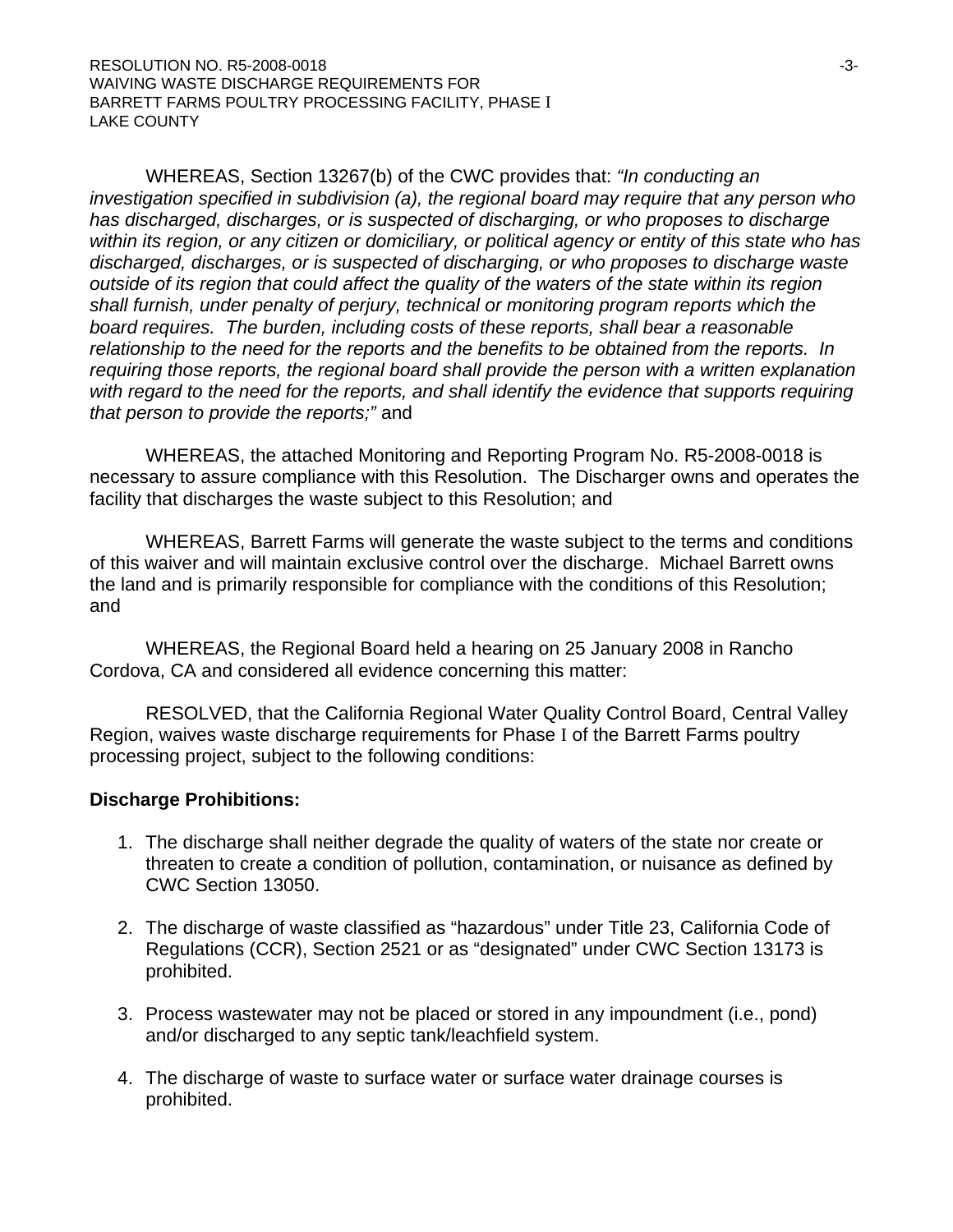- 5. The bypass or overflow of the process wastewater from the watertight holding tank(s) is prohibited.
- 6. The application of manure to land is prohibited unless allowed by Waste Discharge Requirements issued by the Regional Water Board.

# **Discharge Specifications:**

- 1. All process wastewater must be contained in watertight holding tank(s) in such a manner that the wastewater does not contact the ground.
- 2. The process wastewater must be removed from the holding tank(s) before capacity is reached by a licensed waste hauler.
- 3. All process wastewater must be discharged to a permitted treatment facility or septage receiving station. The Discharger shall obtain a receipt for the transported waste from either the licensed septic hauler or the receiving facility.
- 4. The discharge shall not cause a condition of pollution or nuisance as defined by the California Water Code, Section 13050.
- 5. Objectionable odors originating at the discharge areas shall not be perceivable beyond the limits of those areas.
- 6. The Discharger shall operate all systems and equipment to optimize the quality of the discharge to the holding tanks.
- 7. All wastes from the poultry processing facility including feathers, offal and blood must be diverted into sealed containers for offsite hauling to a permitted rendering facility.
- 8. All sludge and/or scum that generated from the poultry processing facility must be removed and transported by a licensed waste hauler to a permitted disposal site that will accept the waste. The Discharger shall obtain a signed receipt from the licensed waste hauler and the permitted disposal facility.
- 9. All poultry manure generated at facility must be removed and transported by a manure hauler to a destination that will accept the waste. The Discharger shall obtain a signed receipt from the hauler and the facility that accepts the waste.

### **Provisions:**

1. Pursuant to Section 13267 of the California Water Code, the Discharger shall comply with the monitoring and reporting requirements as described in Monitoring and Reporting Program No. R5-2008-0018. In so doing, the Discharger shall comply with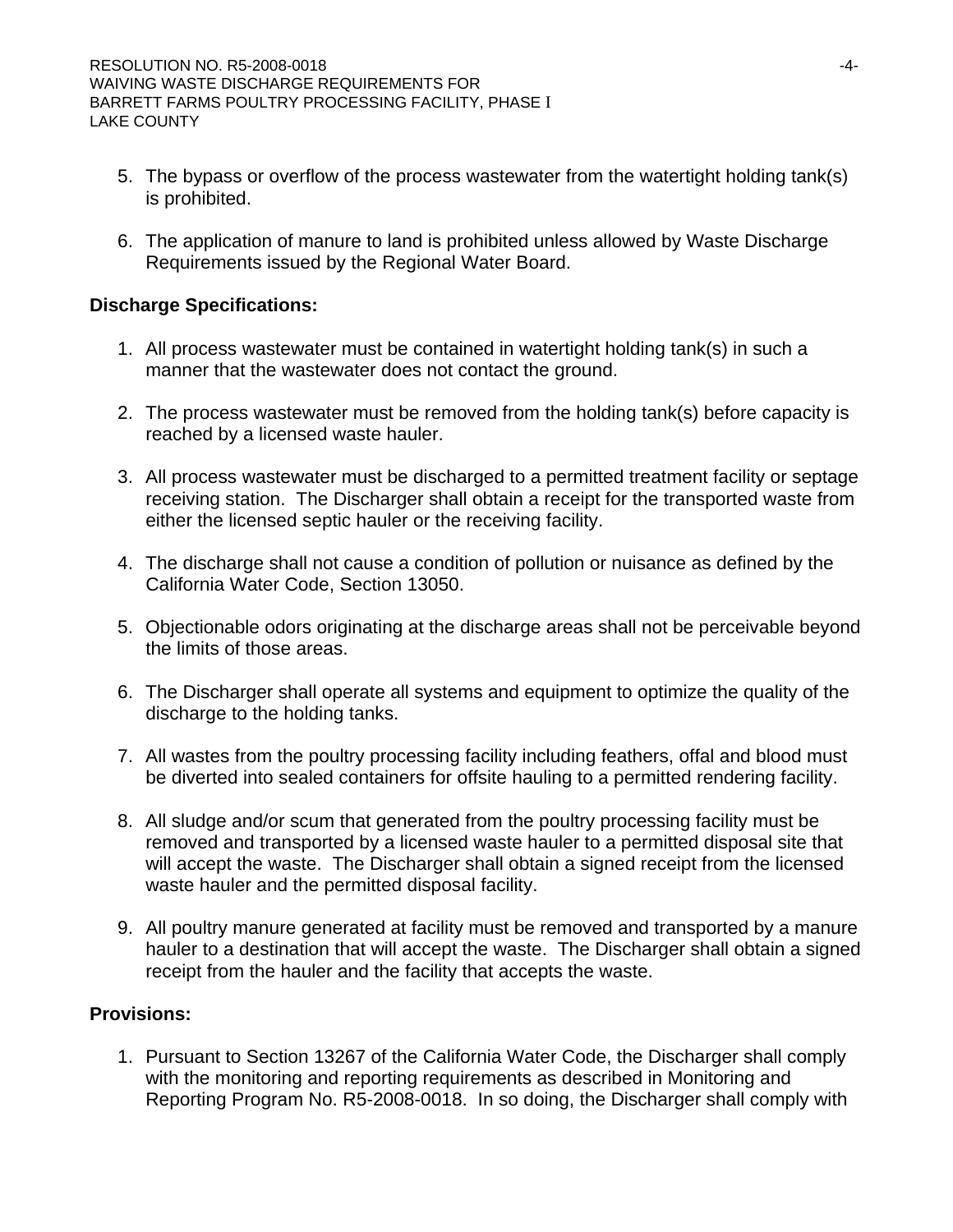the "Standard Provisions and Reporting Requirements for Waste Discharge Requirements," dated 1 March 1991, which are attached hereto and made part of this Resolution by reference.

- 2. Michael Barrett will generate the waste subject to the terms and conditions of this waiver and will maintain exclusive control over the discharge.
- 3. This Resolution only applies to Phase I of the project, and provides no guarantee of future individual WDRs for a waste discharge to land.

RESOLVED, that this action waving waste discharge requirements is conditional and may be terminated at any time. This waiver expires on **25 January 2013**. The Discharger must submit a new RWD at least 120 days before the expiration date to obtain a new waiver if they wish to continue the discharge after the expiration date.

I, PAMELA C. CREEDON, Executive Officer, do hereby certify the foregoing is a true, full, and correct copy of a resolution adopted by the California Regional Water Quality Control Board, Central Valley Region, on 25 January 2008.

PAMELA C. CREEDON, Executive Officer

\_\_\_\_\_\_\_\_\_\_\_\_\_\_\_\_\_\_\_\_\_\_\_\_\_\_\_\_\_\_\_\_\_\_\_\_\_

gjc:01/25/08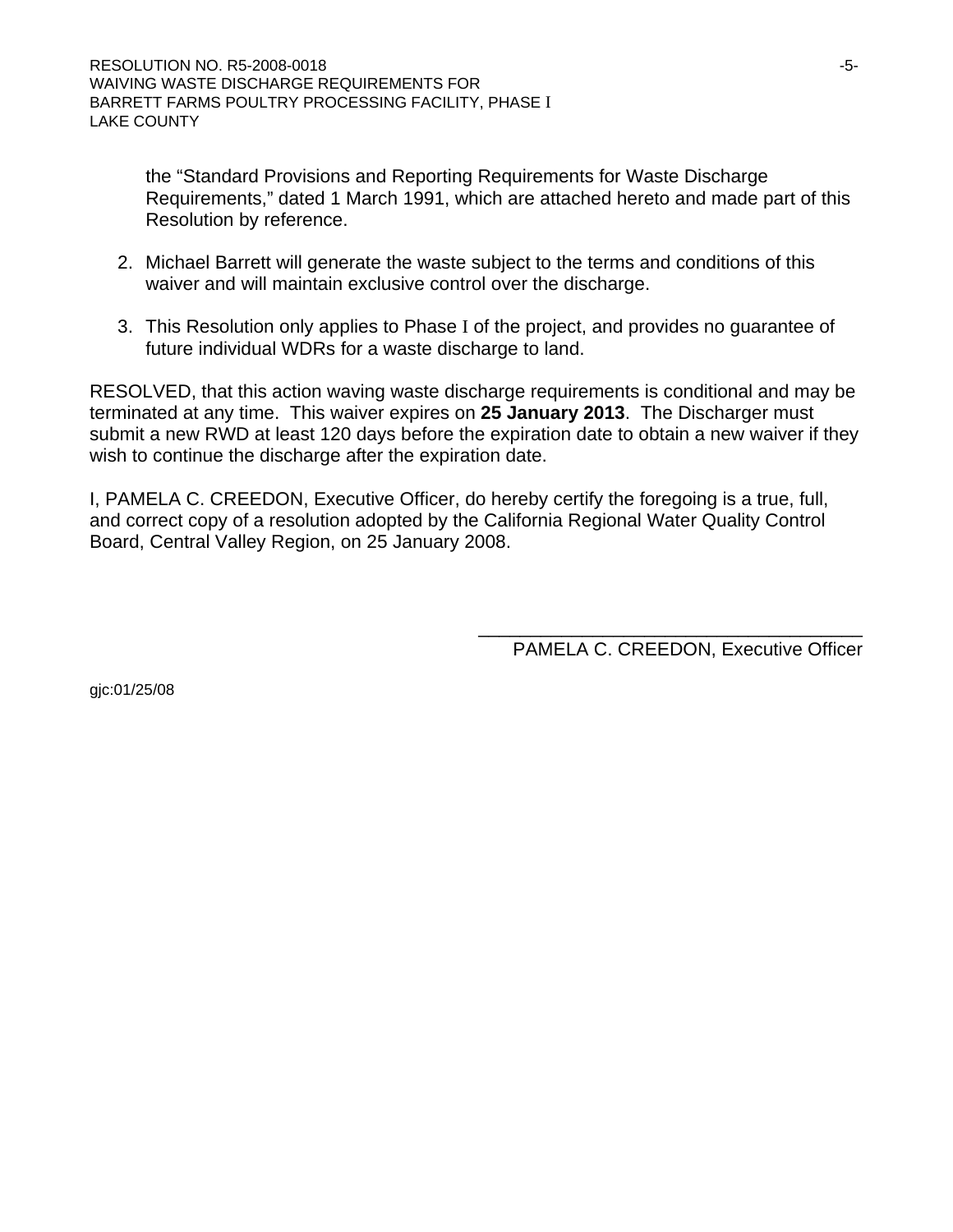### CALIFORNIA REGIONAL WATER QUALITY CONTROL BOARD CENTRAL VALLEY REGION

# MONITORING AND REPORTING PROGRAM NO. R5-2008-0018

### FOR

# BARRETT FARMS POULTRY PROCESSING FACILITY, PHASE I LAKE COUNTY

This Monitoring and Reporting Program (MRP) describes monitoring the storage and disposal of the wastewater. This MRP is issued pursuant to California Water Code 13267. The Discharger shall not implement any changes to this MRP unless a revised MRP is issued by the Executive Officer.

# **HOLDING TANK MONITORING**

Monitoring of the holding tanks shall include, at a minimum, the following:

|                                            |                  |                       | Sampling  | Reporting |
|--------------------------------------------|------------------|-----------------------|-----------|-----------|
| Constituents                               | <b>Units</b>     | <b>Type of Sample</b> | Frequency | Frequency |
| Volume <sup>1</sup>                        | Gallons          | Calculation           | Daily     | Monthly   |
| Depth from top of                          | $(\pm 0.1)$ feet | Measurement           | Daily     | Monthly   |
| tank to liquid level                       |                  |                       |           |           |
| Leakage <sup>2</sup><br>Odors <sup>3</sup> | ΝA               | Observation           | Daily     | Monthly   |
|                                            | $- -$            | Observation           | Daily     | Monthly   |

<sup>1</sup> Volume calculated using depth of liquid measured from top of tank and dimensions of the tank.<br><sup>2</sup> The holding tanks shall be inspected for signs of leakage.

 $3$  The presence of strong or unusual odors shall be reported.

# **REPORTING**

In reporting monitoring data, the Discharger shall arrange the data in tabular form so that the date and monitoring results are readily discernible. The data shall be summarized in such a manner to clearly illustrate compliance with the conditions of Resolution No. R5-2008-0018. The results of any monitoring done more frequently than required at the locations specified in the Monitoring and Reporting Program shall be reported in the next scheduled monitoring report.

### **A. Monthly Monitoring Reports**

Monthly reports shall be submitted to the Regional Board on the **1st day of the second month following monitoring** (i.e. the January Report is due by 1 March). At a minimum, the reports shall include:

- 1. Results of the holding tank monitoring;
- 2. Copies of signed receipts from the licensed septic hauler and the permitted disposal facility for the process wastewater;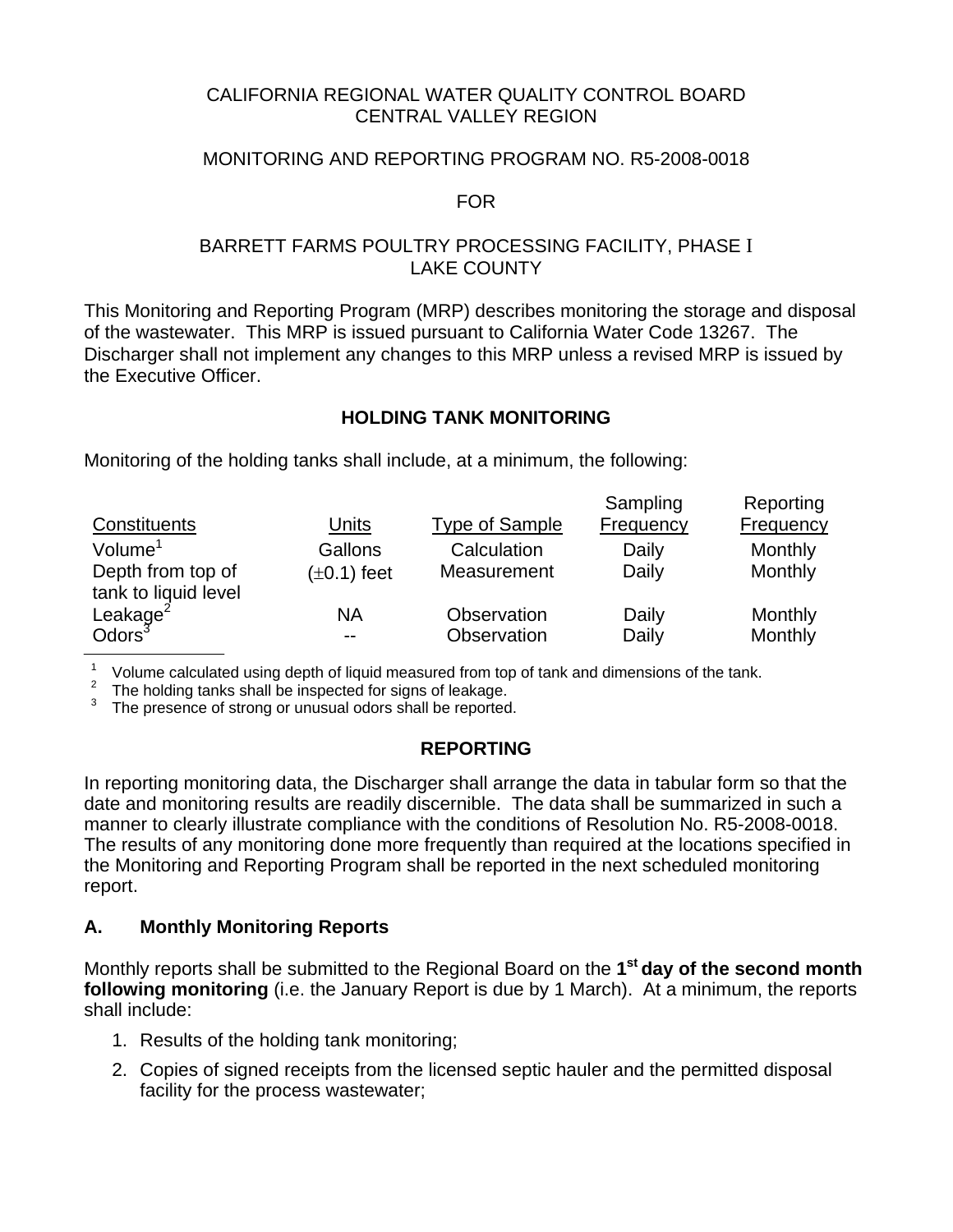- 3. Copies of signed receipts from the licensed hauler and offsite rendering facility for the solid wastes, which includes feathers, offal and blood; and
- 4. Copies of signed receipts from the licensed hauler and disposal facility for any sludge and scum generated by the poultry processing facility.

# **B. Annual Report**

An Annual Report shall be prepared as the December monthly monitoring report. The Annual Report will include all monitoring data required in the monthly schedule. The Annual Report shall be submitted to the Regional Board by **1 February** each year. In addition to the data normally presented, the Annual Report shall include the following:

- 1. Tabular summaries of all of the monitoring data collected during the year;
- 2. A discussion of compliance and the corrective actions taken; and
- 3. Copies of signed hauling and disposal receipts for the manure taken offsite. At a minimum, the receipts shall include (a) the name, address, and phone number of the hauling company, (b) the name, address, and phone number of the facility accepting the manure, (c) the amount of manure hauled, (d) the manure solids content, and (e) the method used to determine the amount of manure.

A letter transmitting the self-monitoring reports shall accompany each report. The letter shall include a discussion of all problems found during the reporting period, and actions taken or planned for correcting them, such as operation or facility modifications. If the Discharger has previously submitted a report describing corrective actions and/or a time schedule for implementing the corrective actions, reference to the previous correspondence will be satisfactory. The transmittal letter shall contain the penalty of perjury statement by the Discharger, or the Discharger's authorized agent, as described in the Standard Provisions General Reporting Requirements Section B.3.

The Discharger shall implement the above monitoring program as of the first day of the month following adoption of this Resolution.

Ordered by:

PAMELA C. CREEDON, Executive Officer

25 January 2008 (Date)

gjc: 01/25/08